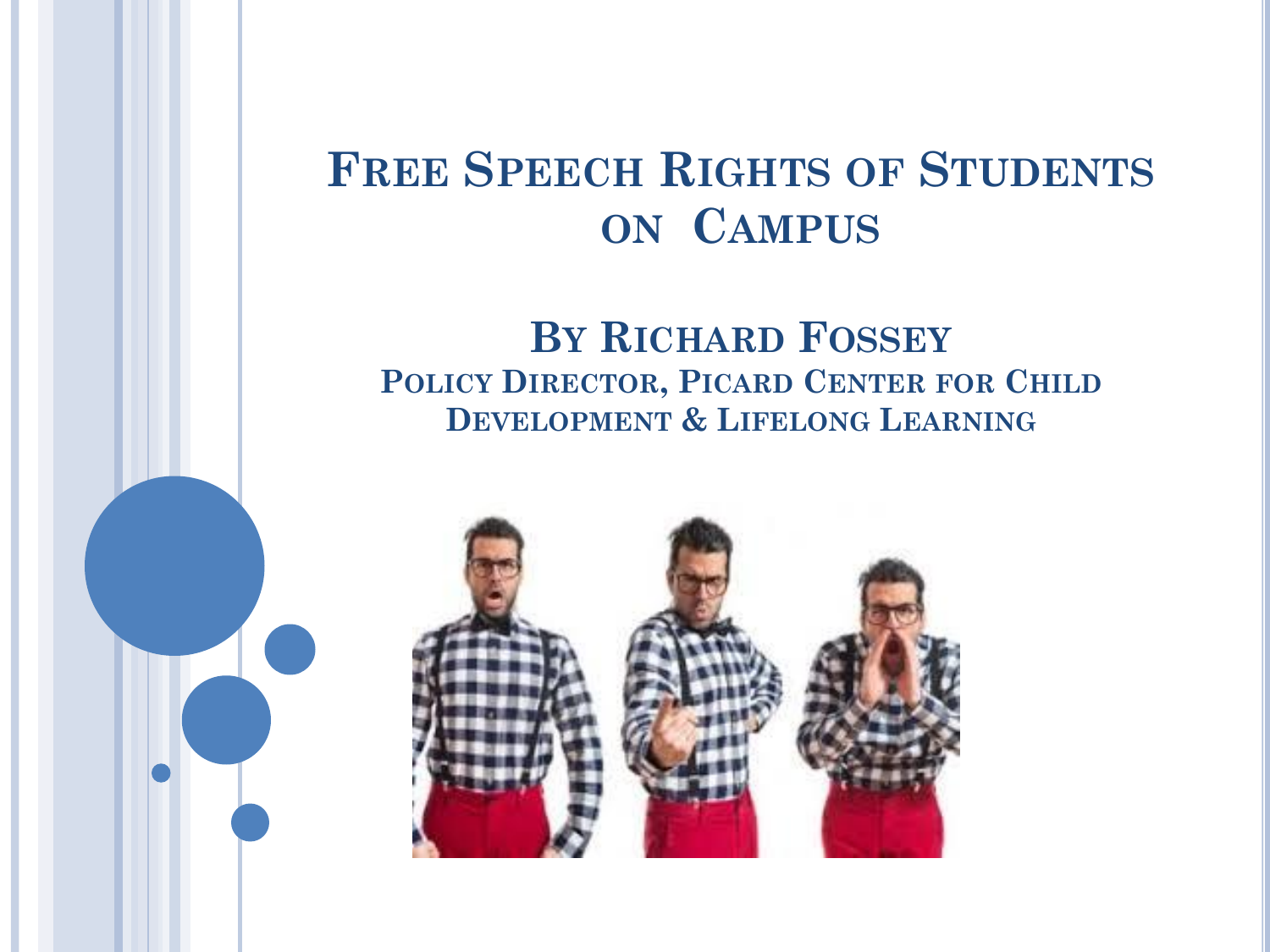## SWEEZY V. NEW HAMPSHIRE (1957)

"To impose any strait jacket upon the intellectual leaders in our colleges and universities would imperil the future of our Nation...

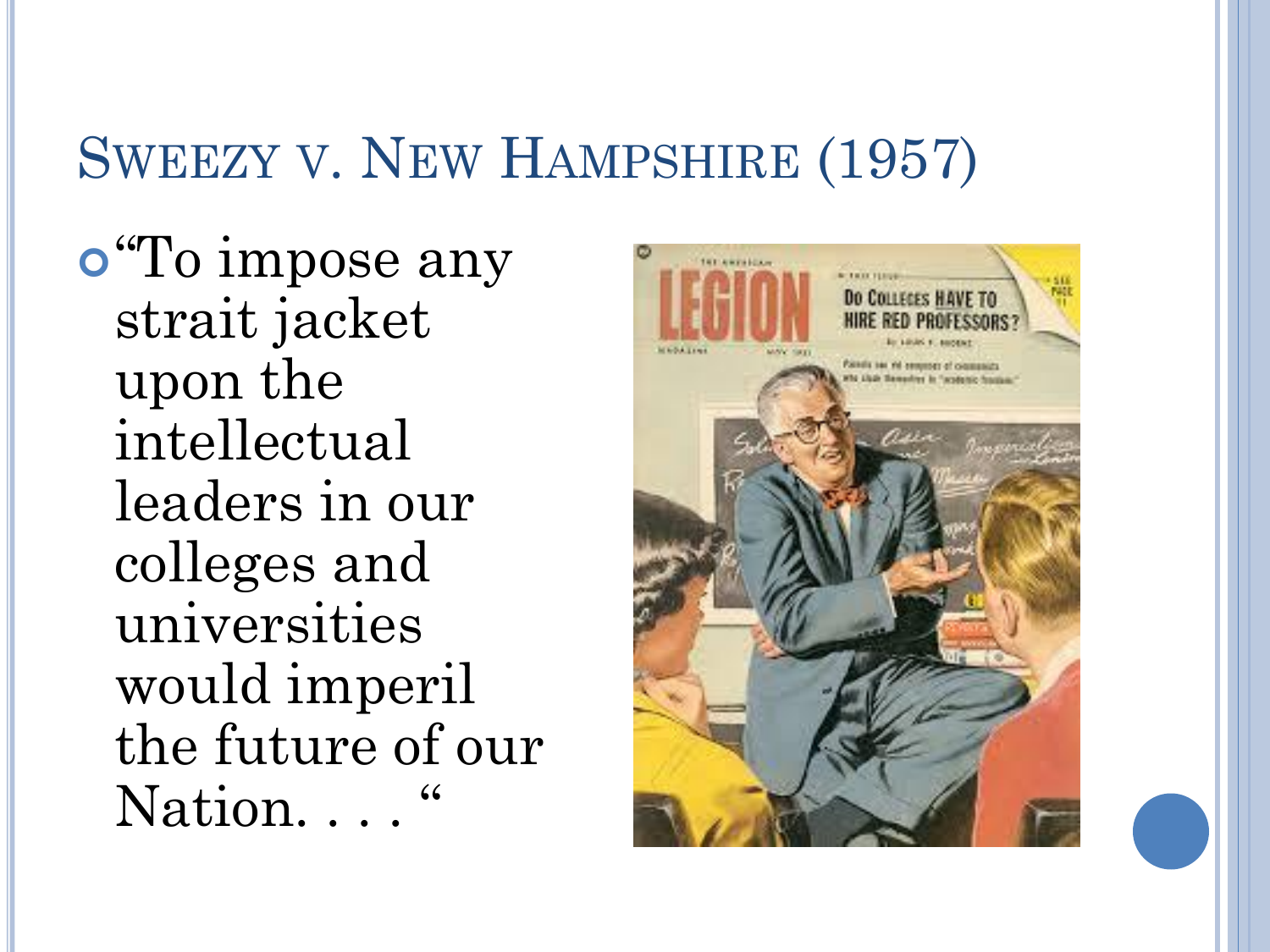#### SWEEZY V. NEW HAMPSHIRE (1957)



 "Scholarship cannot flourish in an atmosphere of suspicion and distrust. Teachers and students must always remain free to inquire, to study and to evaluate, to gain new maturity and understanding; otherwise our civilization will stagnate and die."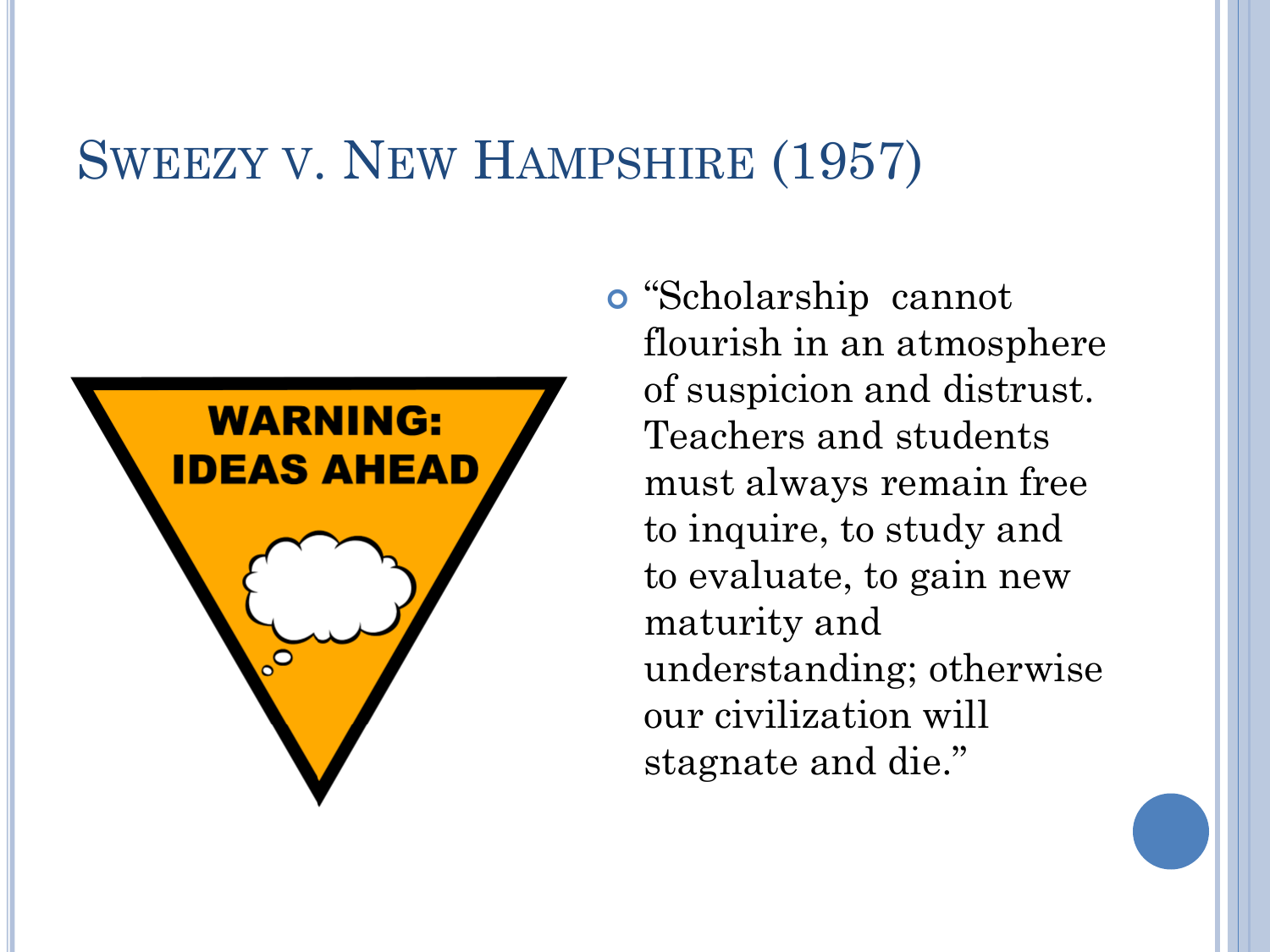## **KEYISHIAN** V. **BOARD OF REGENTS OF THE UNIVERSITY OF THE STATE OF NEW YORK (1967)**

 "Our Nation is deeply committed to safeguarding academic freedom, which is of transcendent value to all of us and not merely to the teachers concerned. That freedom is therefore a special concern of the First Amendment, which does not tolerate laws that cast a pall of orthodoxy over the classroom."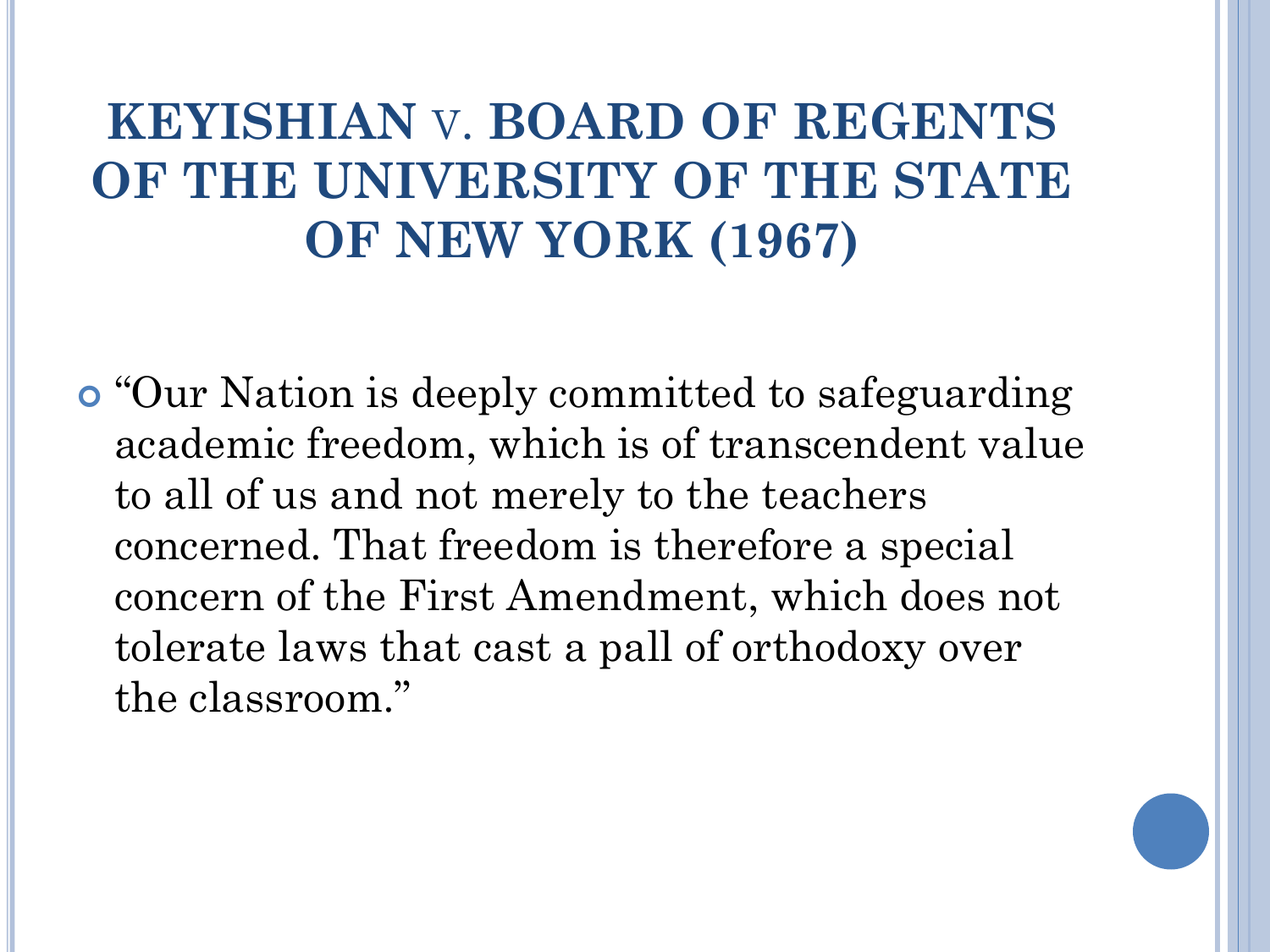## *BROWN V. LI* (9TH CIRCUIT 2002)

 Student placed profane disacknowledgement in master's thesis. "That section, entitled 'Disacknowledgements,' began: "I would like to offer special *Fuck You's* to the following degenerates for of being an ever-present hindrance during my graduate career ...." It then identified the Dean and staff of the UCSB graduate school, the managers of Davidson Library, former California Governor Wilson, the Regents of the University of California, and "Science" as having been particularly obstructive to Plaintiff's progress toward his graduate degree.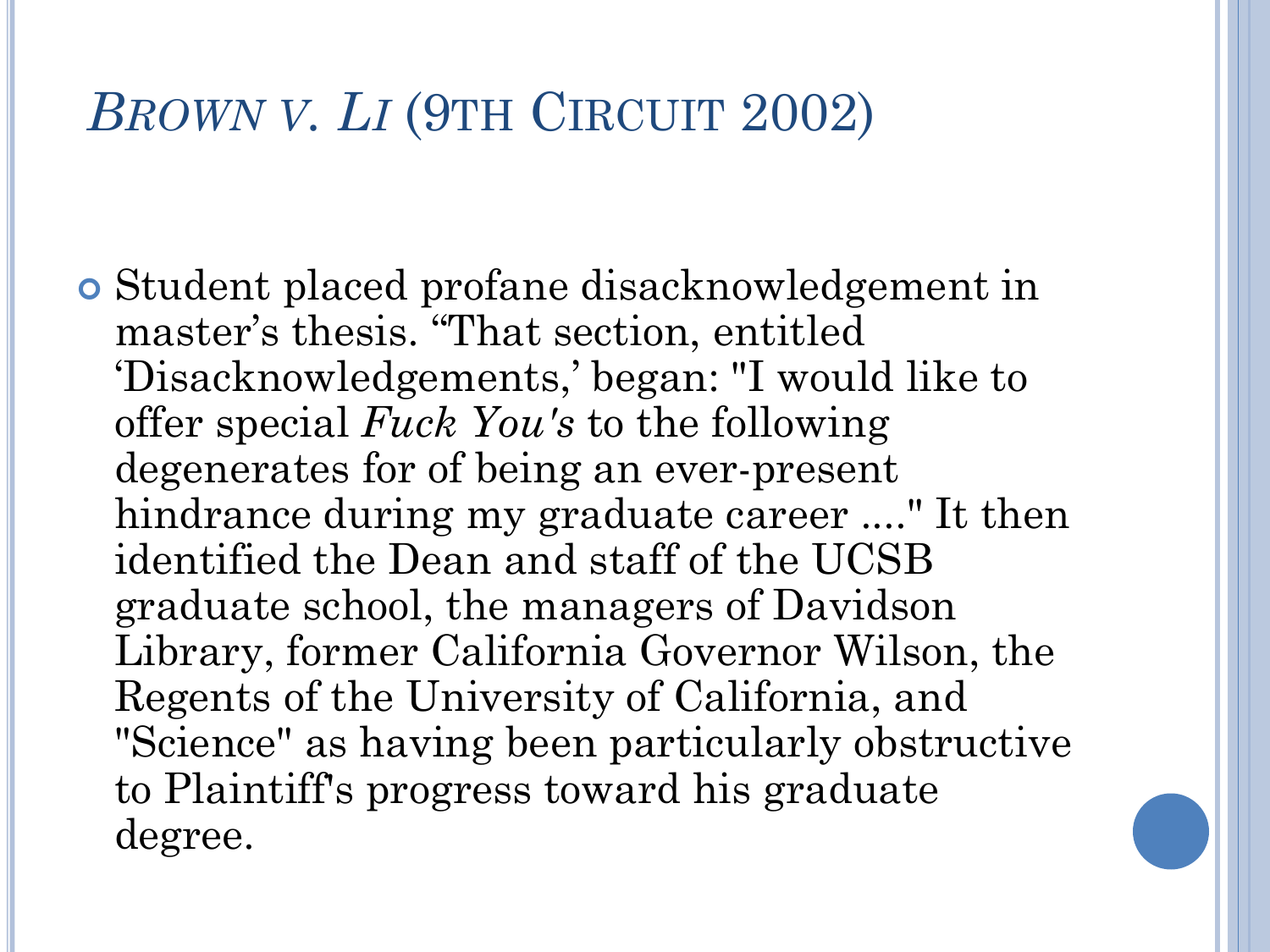## STUDENT FREE SPEECH RIGHTS IN CURRICULAR SETTING: *BROWN V. LI*

 Ninth Circuit: A student had no constitutional right to insert a profane "disacknowledgement" into his master's thesis. Ninth Circuit ruled that master's project is part of curriculum and that university can control speech in the curricular setting if it has a reasonable pedagogical rationale.

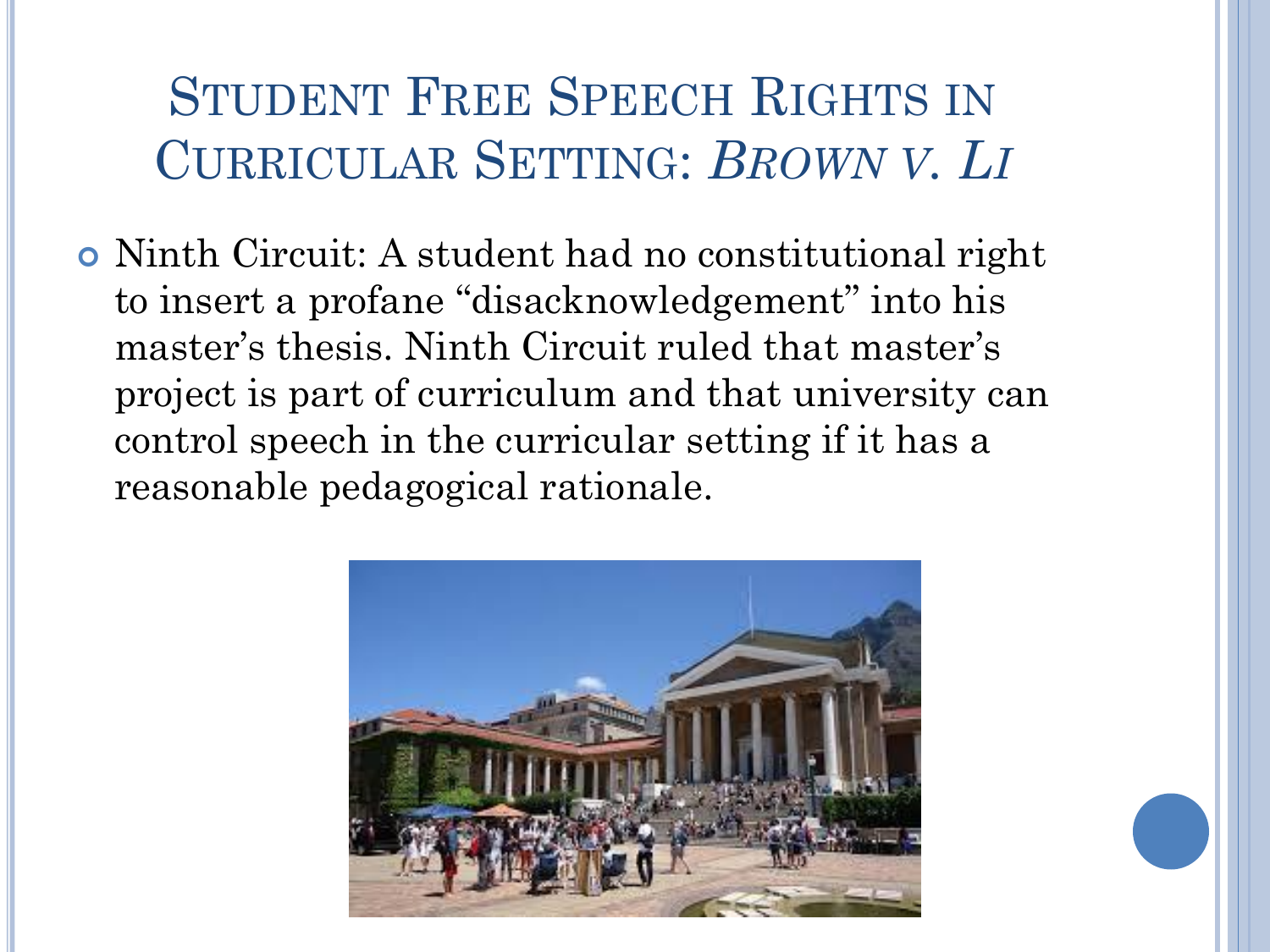## O'NEAL V. FALCON, 668 F. SUPP. 2D 979 (W.D. TEX. 2009).

A student has no constitutional right to choose abortion for a speech topic in her communications class.

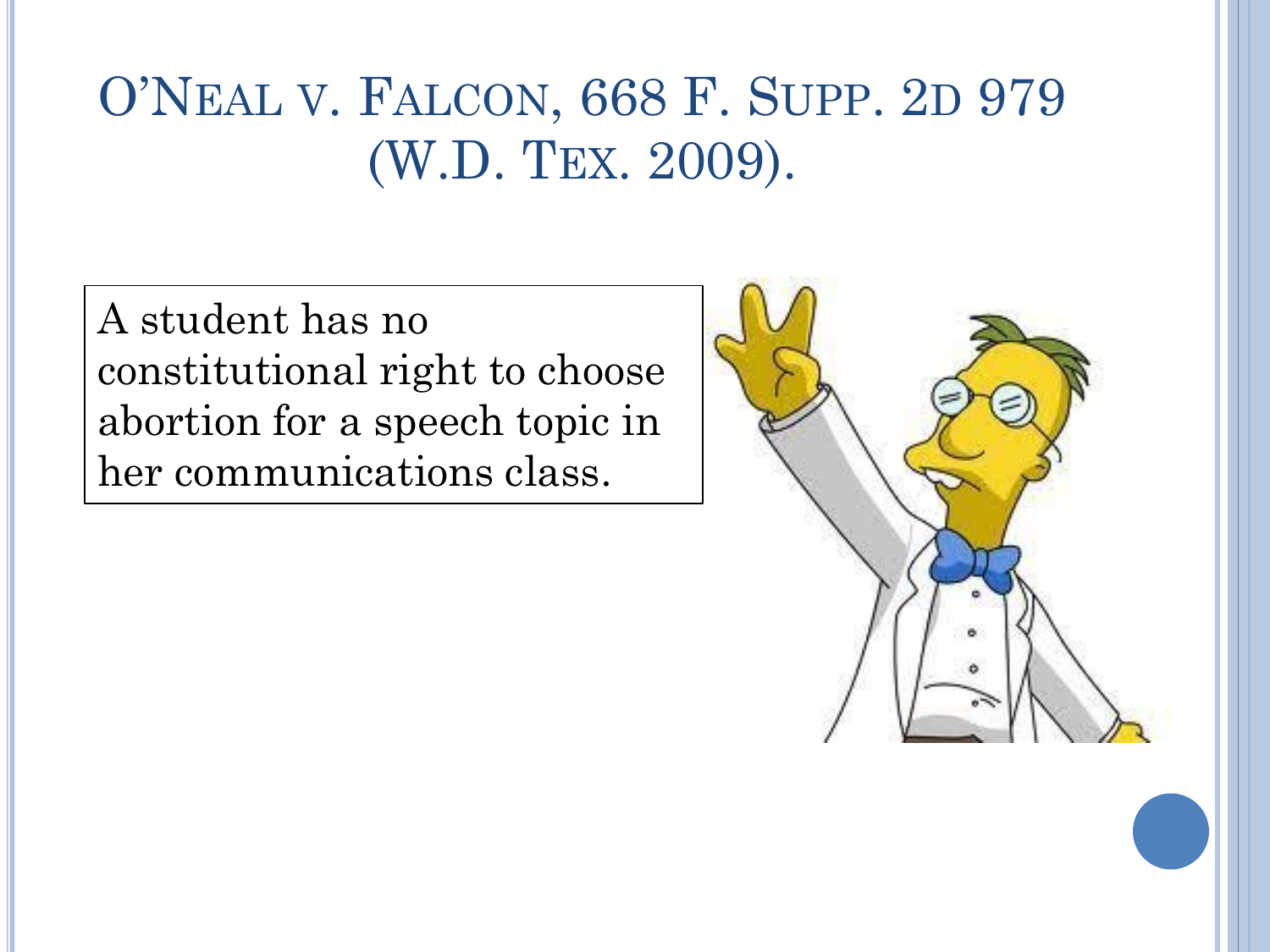## *HEALY V. JAMES* (U.S. 1972)

 A college cannot ban recognition of a student group because it disapproves of the group's philosophy but it can insist that the student group abide by reasonable college rules.

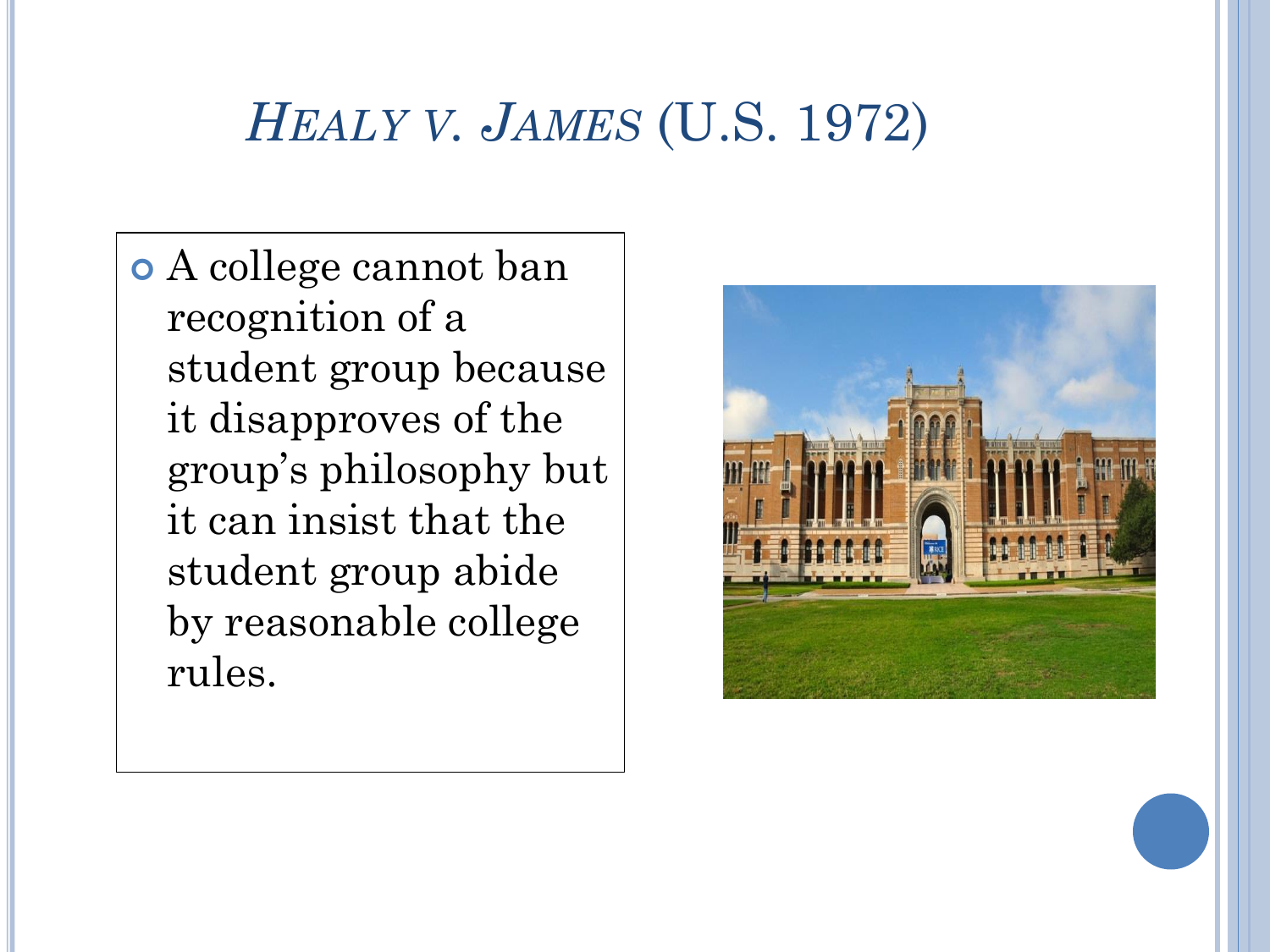#### *WIDMAR V. VINCENT* (U.S. 1981)

- University denied religious group from using campus facilities, even though it allowed access to more than 100 other groups. University claimed granting access to religious group would violate the Establishment Clause.
- In 8-1 decision, Supreme Court ruled University violated group's First Amendment rights.

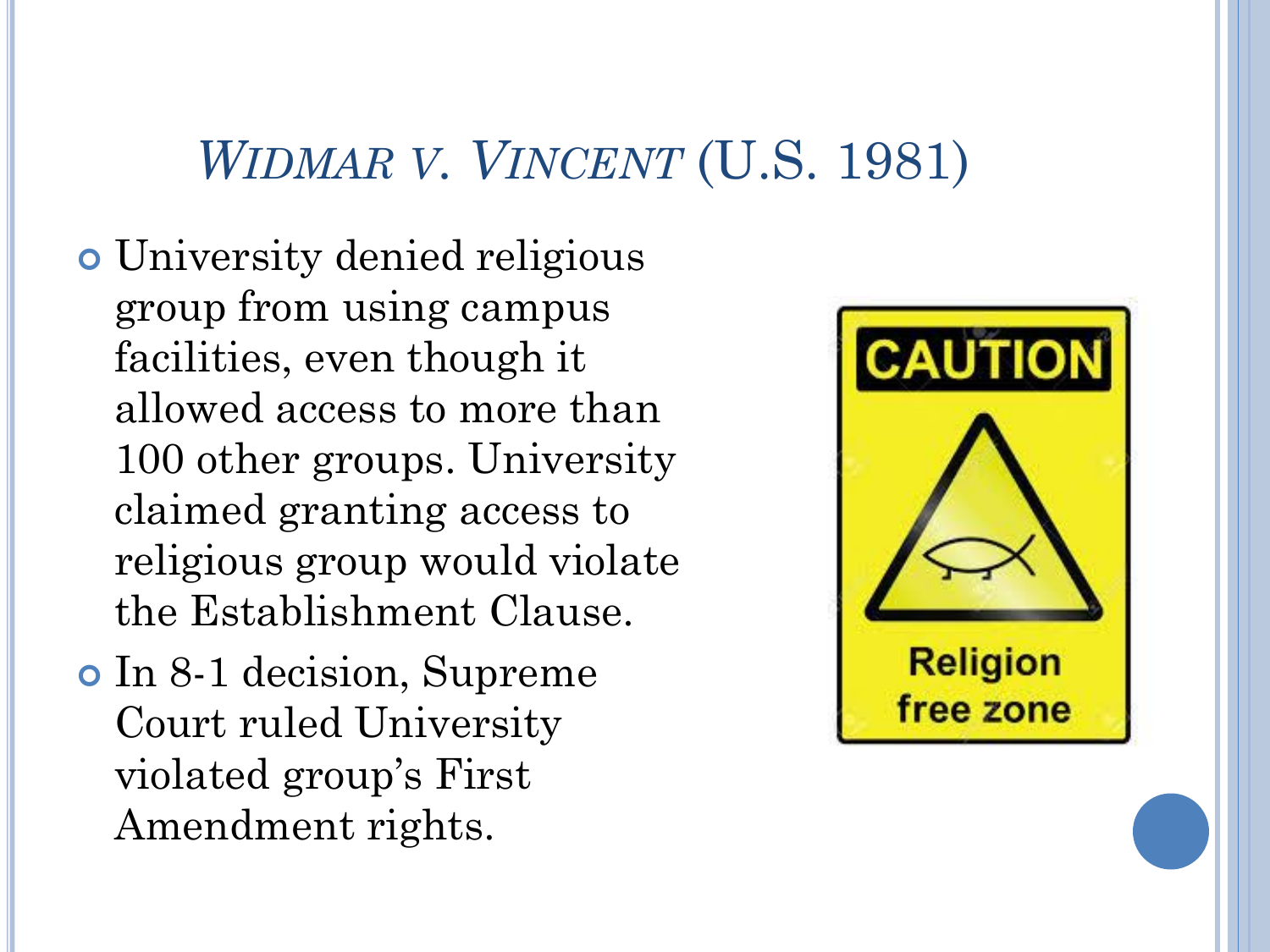### *WIDMAR V. VINCENT* (1981)



Having created a forum generally open for use by student groups, the University, in order to justify discriminatory exclusion from such forum based on the religious content of a group's intended speech, must satisfy the standard of review appropriate to contentbased exclusions; *i.e.,* it must show that its regulation is necessary to serve **a compelling state interest**, and that it is narrowly drawn to achieve that end.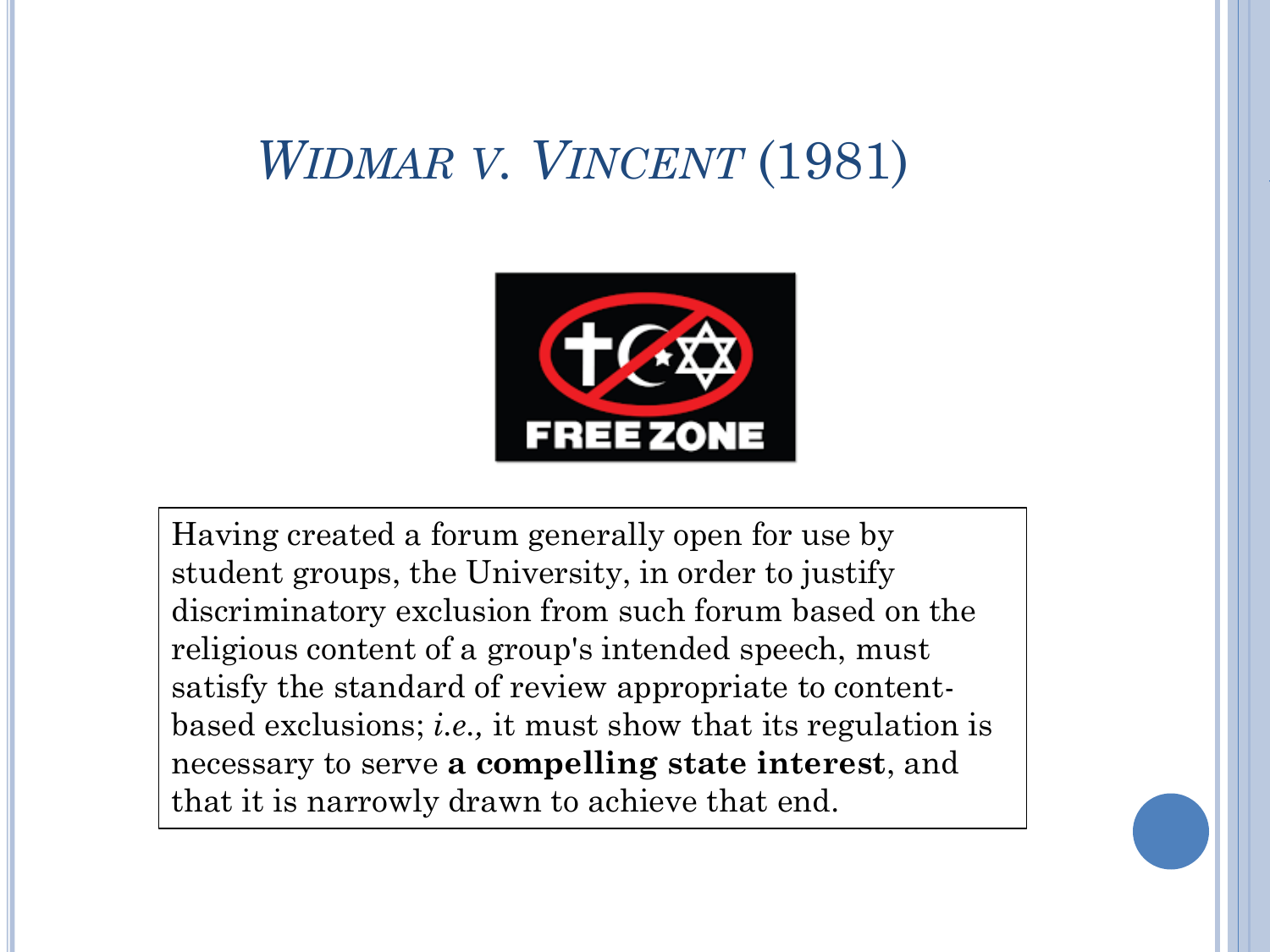## *WIDMAR V. VINCENT* (1981)

 Justice Lewis Powell: "Our holding in this case in no way undermines the capacity of the University to establish reasonable **time, place, and manner** regulations."

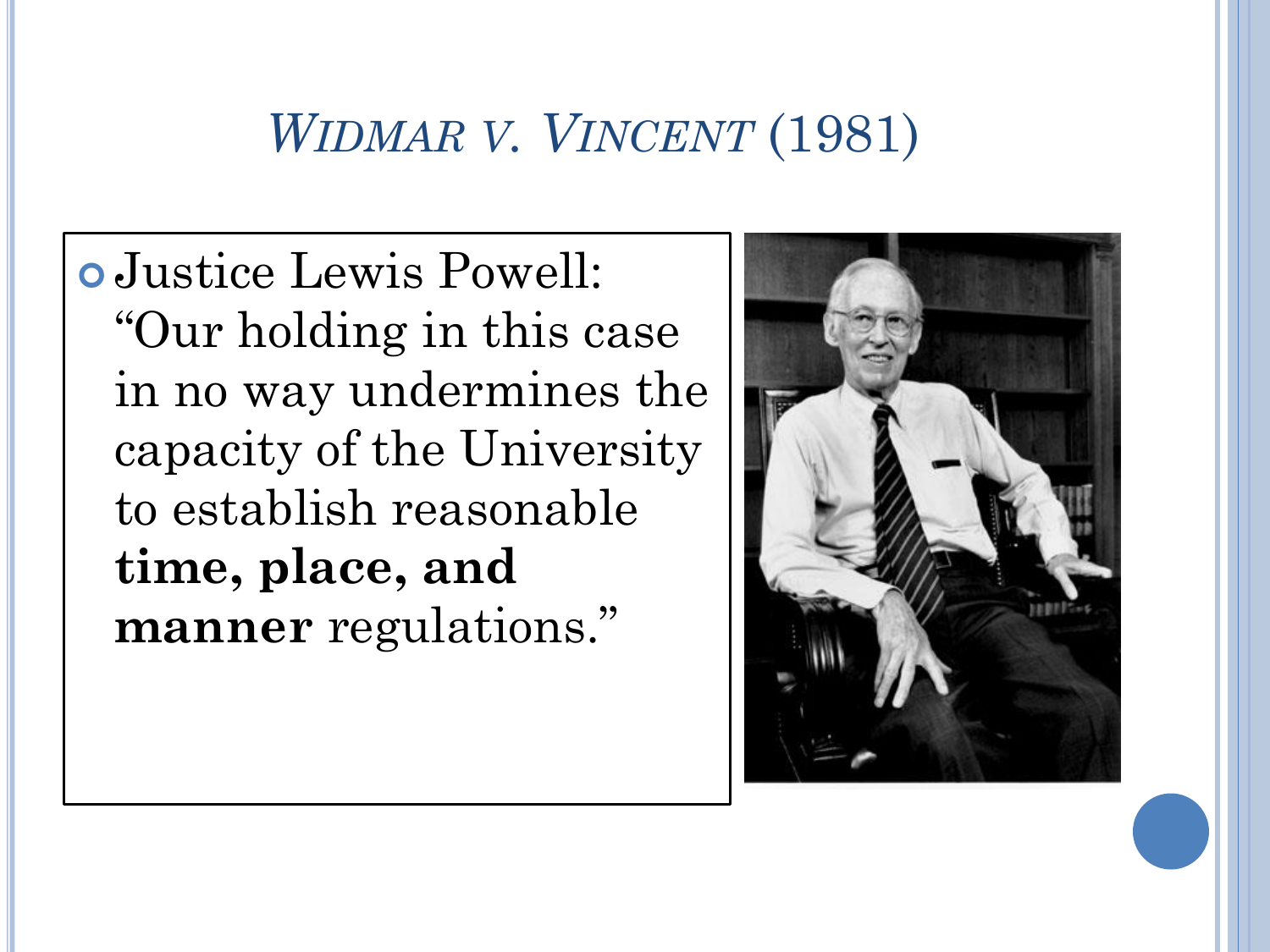#### *CRISTIAN LEGAL SOCIETY V MARTINEZ* (2010)

 Supreme Court, in 5 to 4 decision, upheld decision of UC Hastings Law School to exclude Christian Legal Society from being recognized student group on grounds that group discriminated against people who would not sign group's "Statement of Faith," which included adherence to traditional notions of sexual morality and marriage.

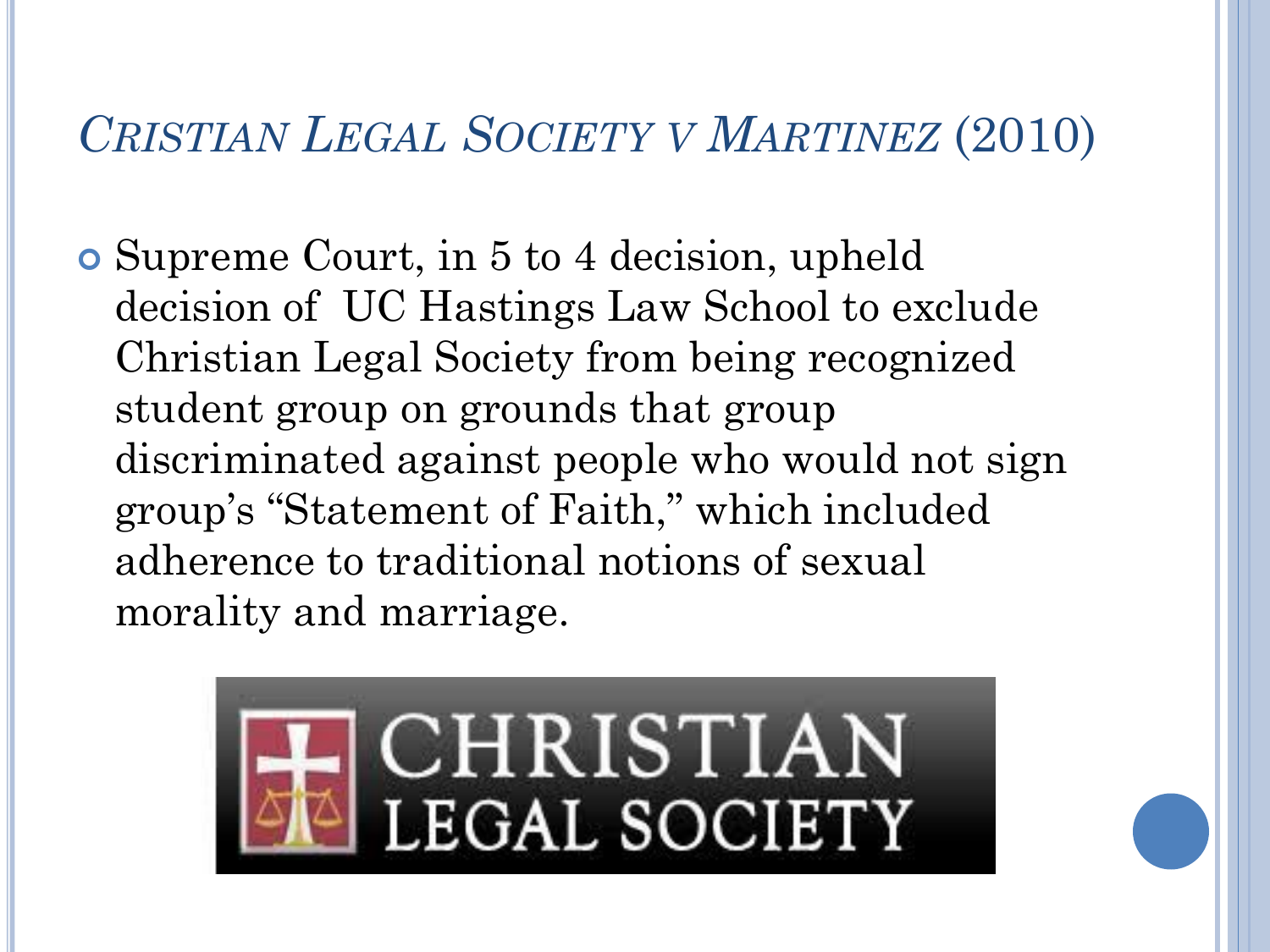#### *CHRISTIAN LEGAL SOCIETY V. MARTINEZ* (2010)

Justice Ginsburg, writing for majority (4-1-4), said university has a reasonable interest in maintaining a diverse and inclusive student body and thus could enforce its "admit all comers" policy for all student groups, a policy that was viewpoint neutral.

"[T]he Law School reasonably adheres to the view that an allcomers policy, to the extent it brings together individuals with diverse backgrounds and beliefs, "encourages tolerance, cooperation, and learning among students."

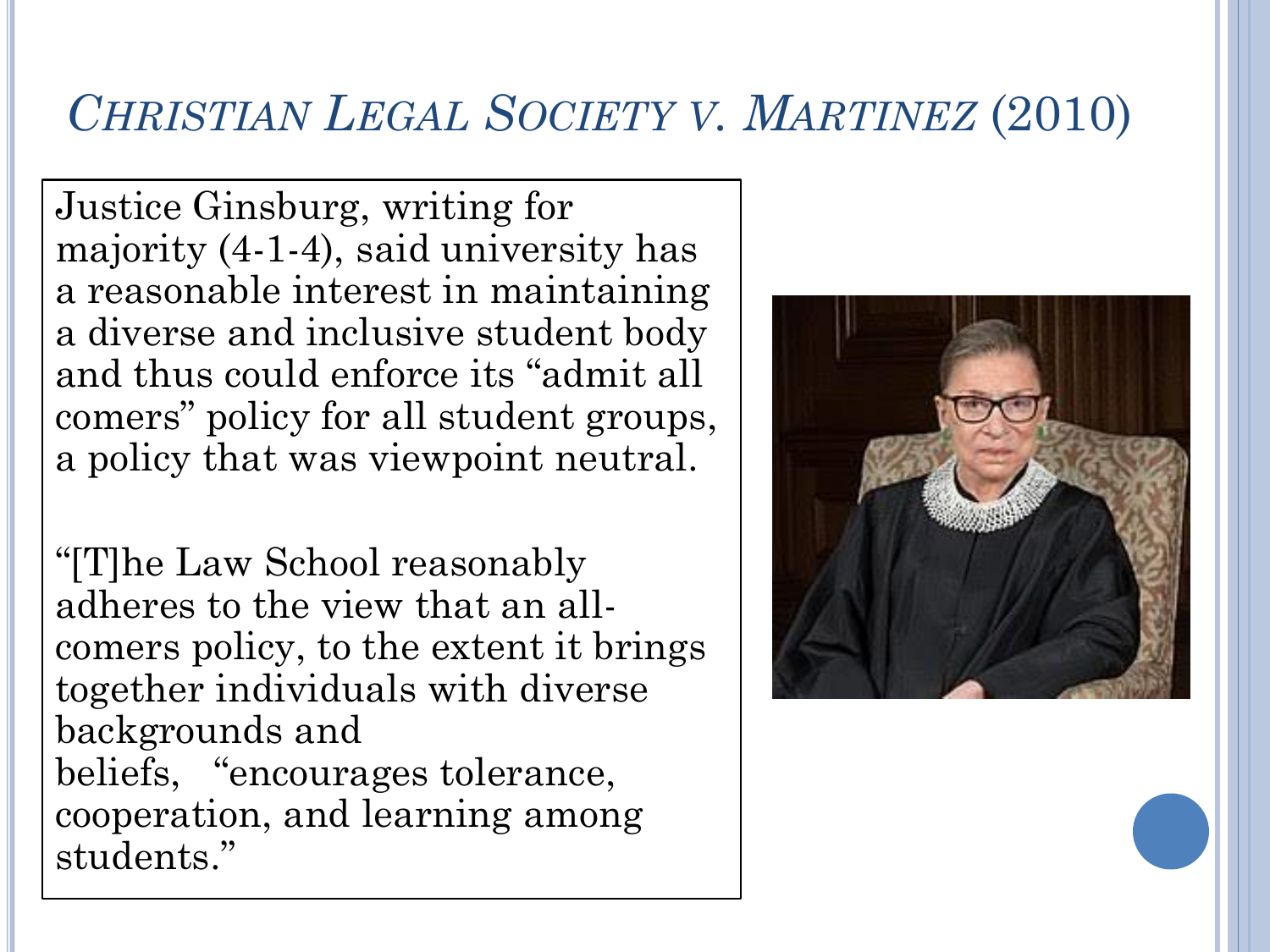*GAY STUDENT SERV. V. TEXAS A & M*  (5TH CIR. 1984)

- A public university cannot refuse to recognize a gay student club because it disapproves of the club's views on homosexuality (citing *Healy* and *Widmar*).
- Nor can it refuse to recognize a student club for advocating activity that is illegal.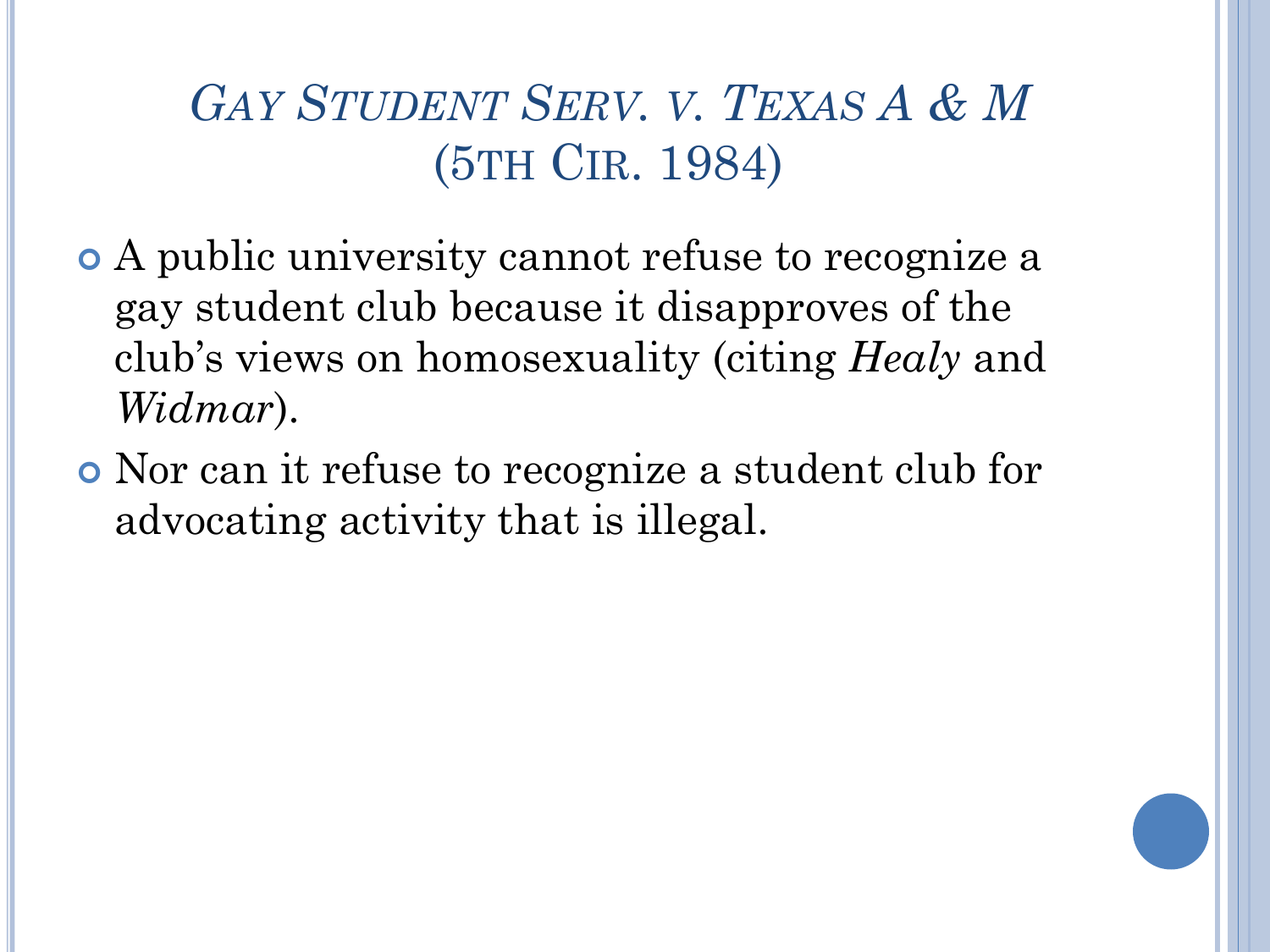#### DO STUDENTS HAVE A CONSTITUTIONAL RIGHT TO CURSE IN CLASS? PROBABLY NOT.

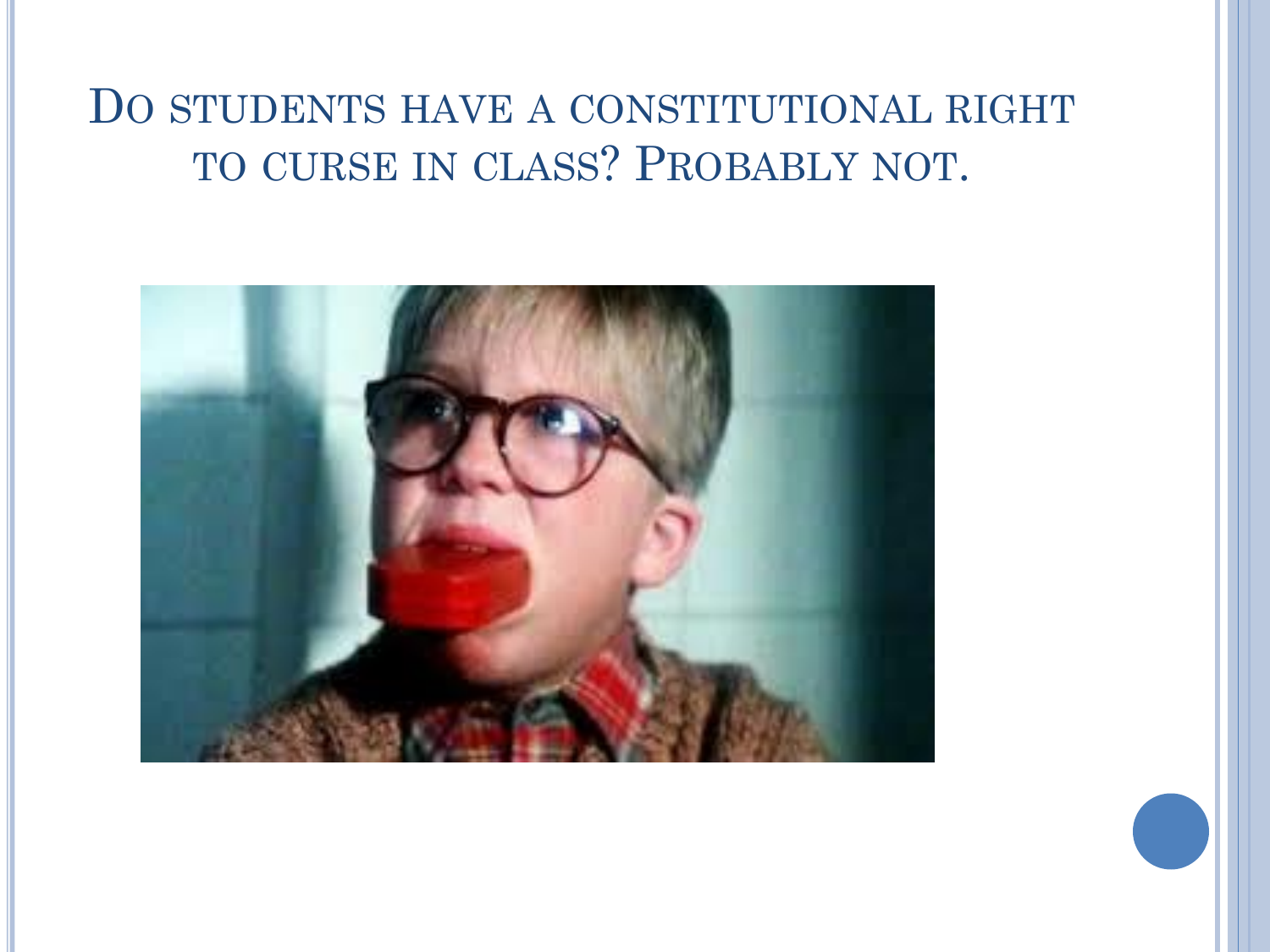### MARTIN V. PARRISH (5TH CIR. 1986)

"[Y]ou may think economics is a bunch of bullshit," and "if you don't like the way I teach this God damn course there is the door."

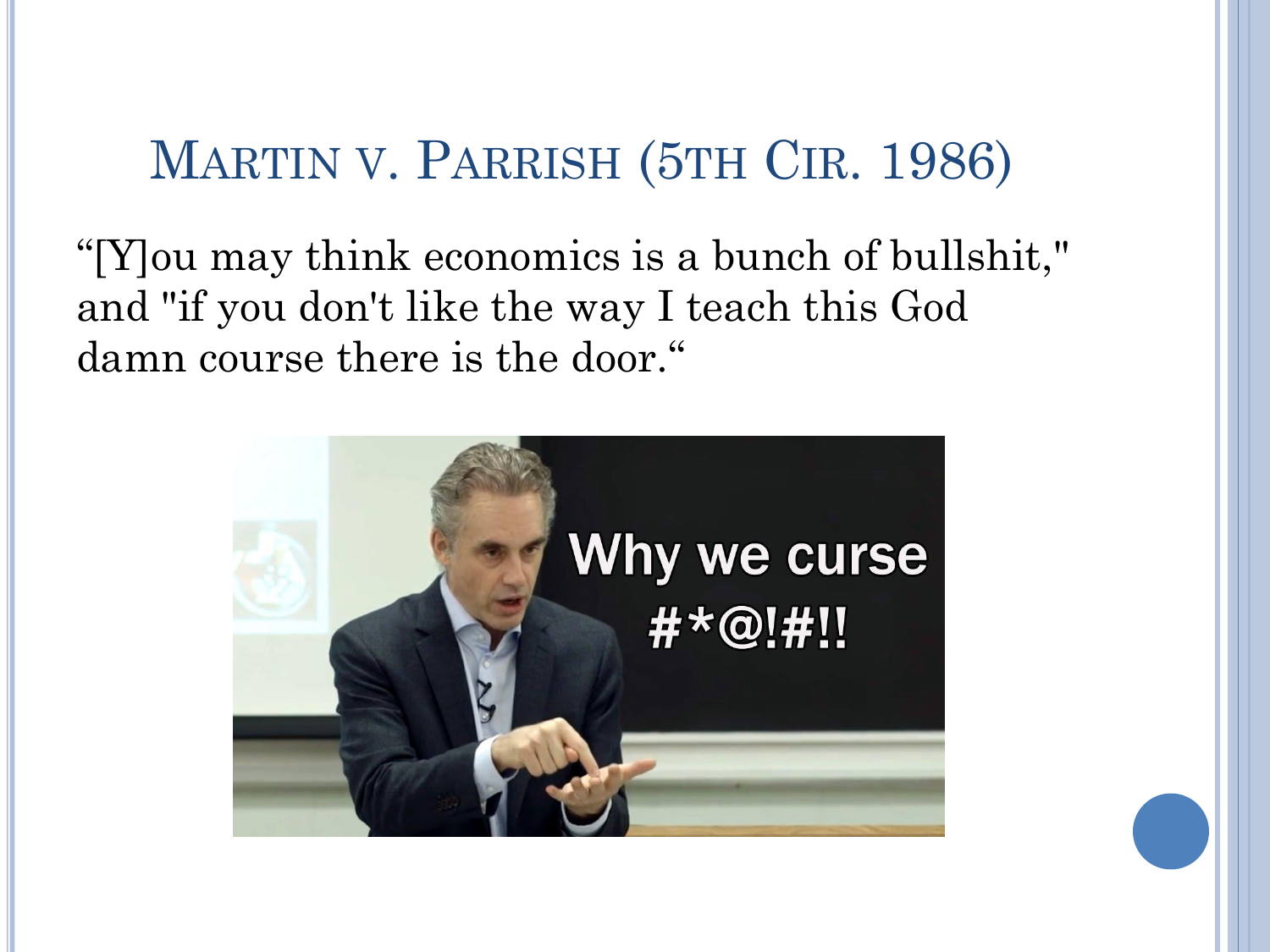## MARTIN V. PARRISH (5TH CIR. 1986)

- Court concluded that Martin's speech did not address a matter of public concern.
- "Surely it is a highly appropriate function of public school education to prohibit the use of vulgar and offensive terms in public discourse" [citing]*Bethel School District v. Fraser*)
- Higher education "carries on the process of instilling in our citizens necessary democratic virtues, among which are **civility** and **moderation**."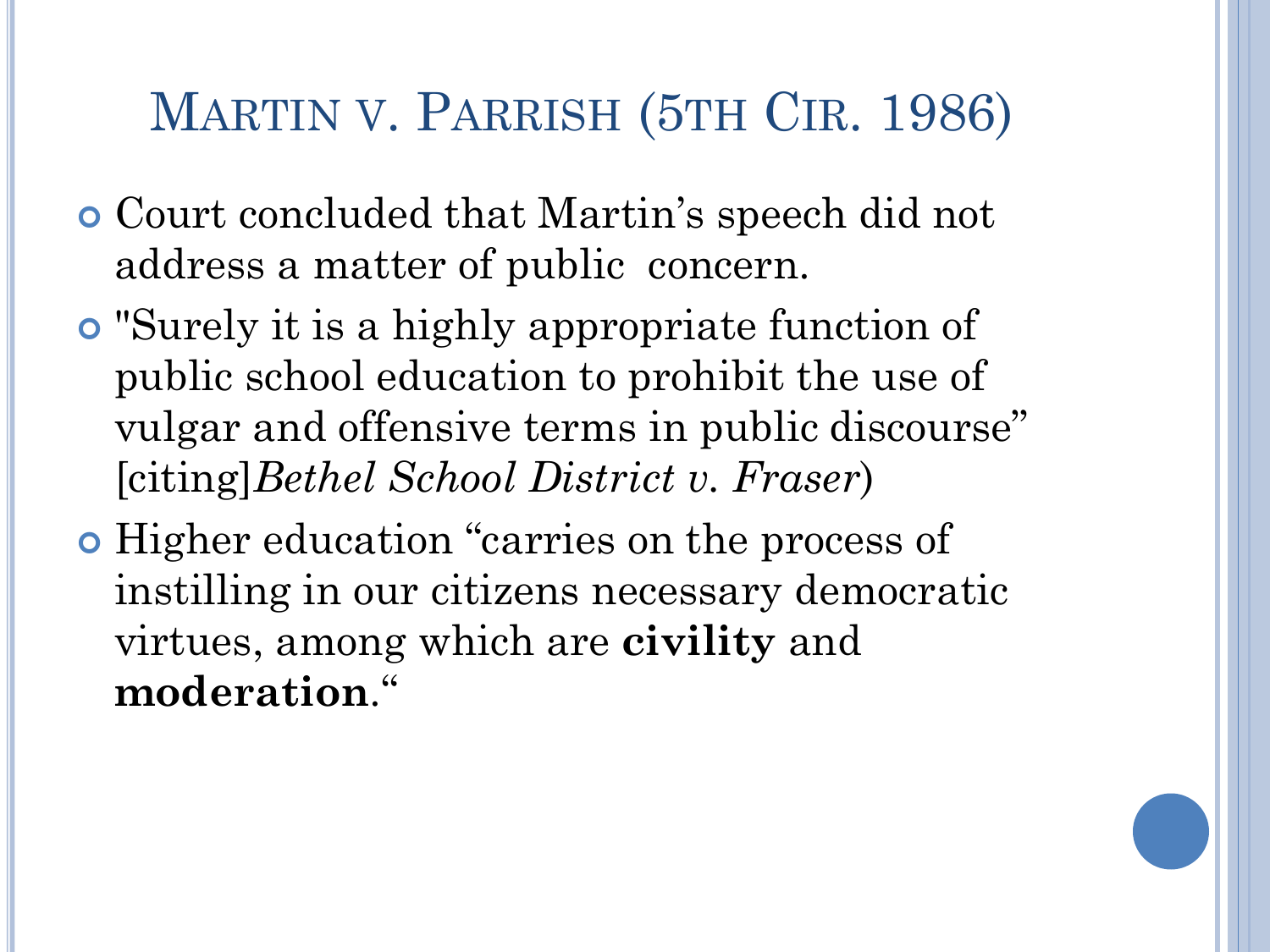## PUGEL V. UNIVERSITY OF ILLINOIS (7TH CIR. 2004)



 A graduate student and teaching assistant had no constitutional right to present fraudulent data at an academic conference.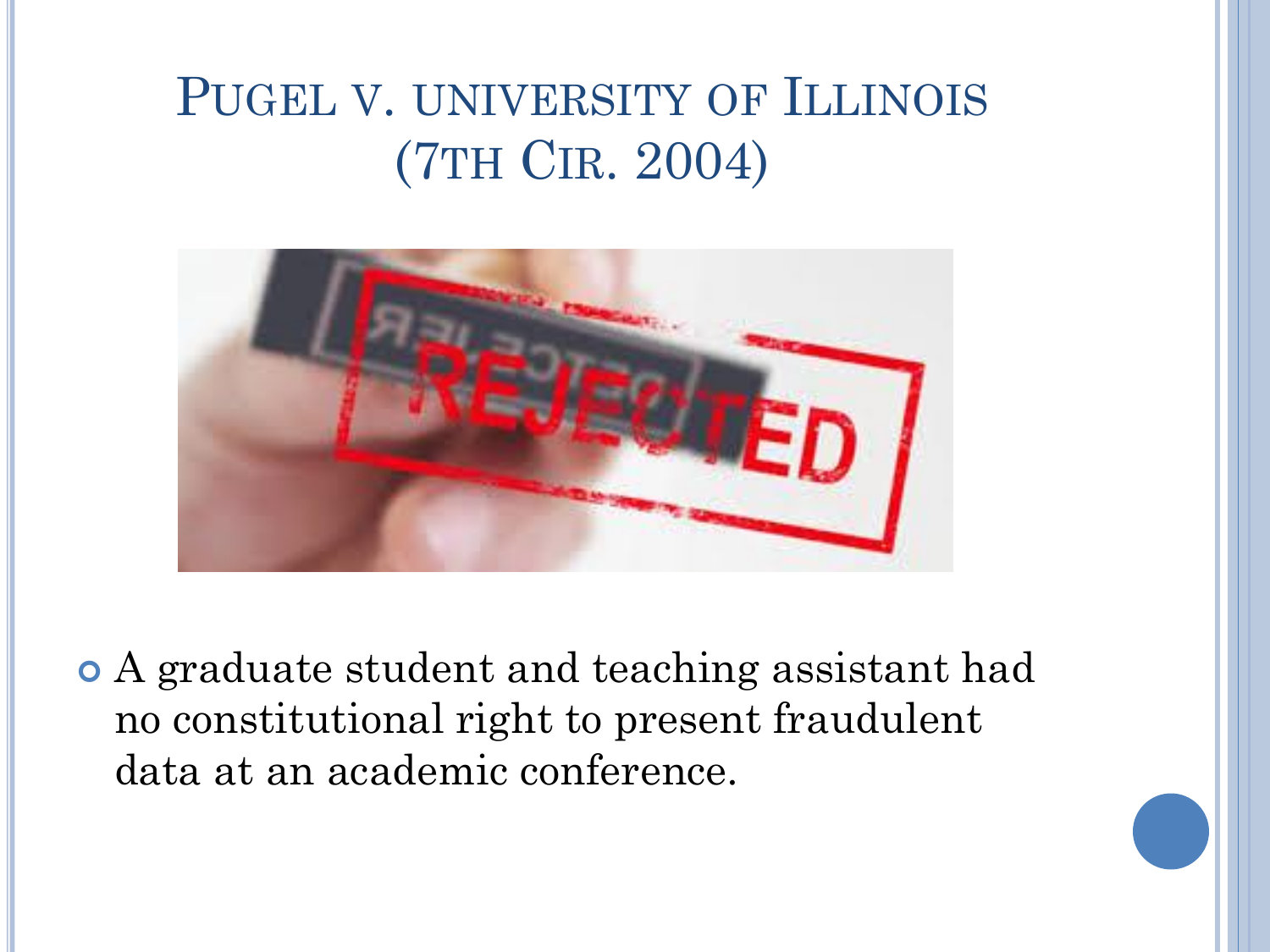#### STUDENT NEWSPAPERS



The constitutional protections enjoyed by campus newspapers can vary based on the nature of specific campus publications, but in general they enjoy broad First Amendment protection from censorship. See, e.g., *Stanley v. McGrath* (8th Cir. 1987)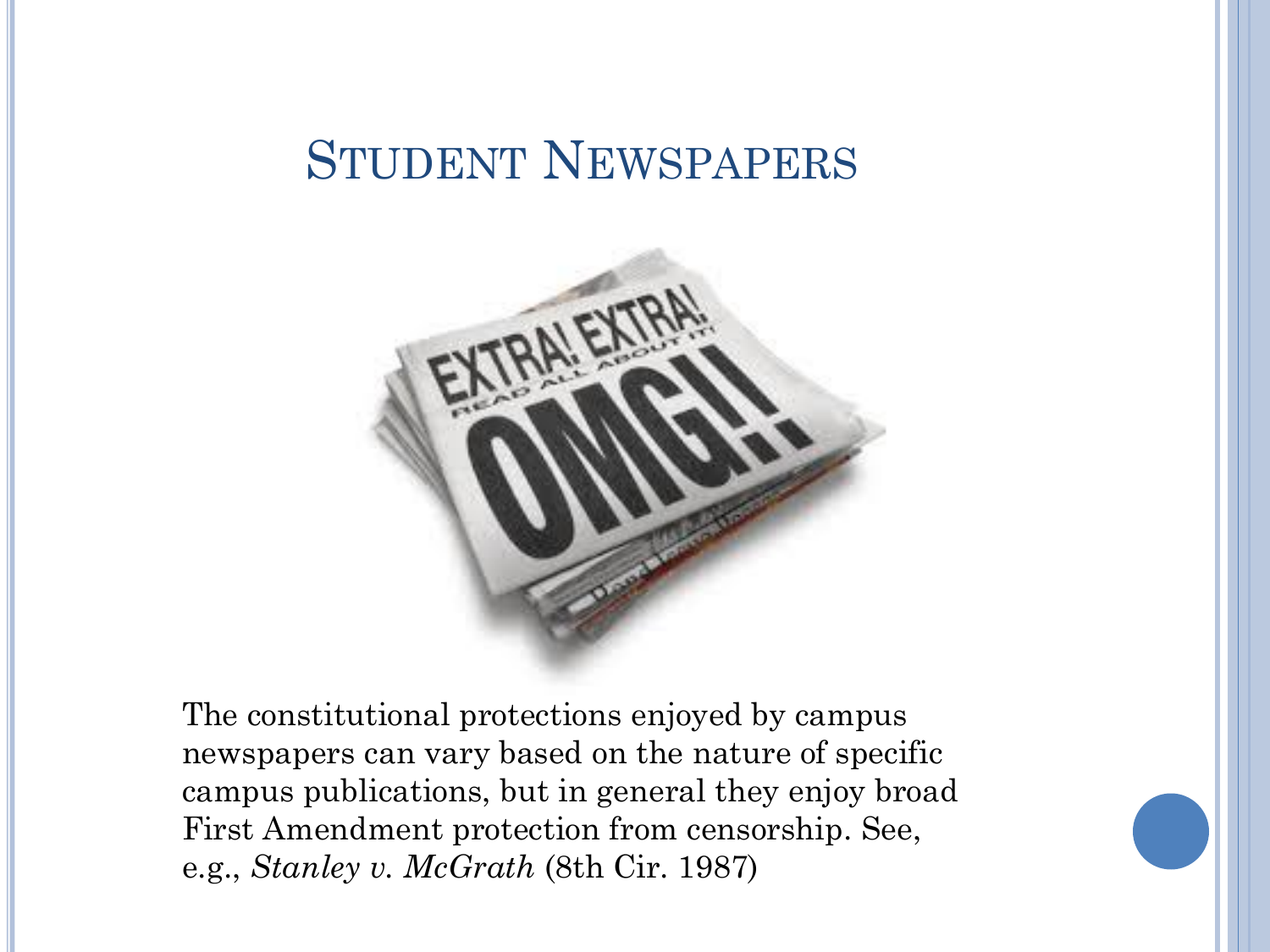## *PAPISH V. BD. OF CURATORS AT UNIV. OF MISSOURI* (1973)

- Graduate student expelled for distributing off-campus newspaper that contained profanity and cartoon depicting sexual act.
- "We think *Healy* makes it clear that the mere dissemination of ideas -- no matter how offensive to good taste -- on a state university campus may not be shut off in the name alone of "conventions of decency."
- Since the [First Amendment](http://libproxy.library.unt.edu:2090/us/lnacademic/mungo/lexseestat.do?bct=A&risb=21_T2799784273&homeCsi=6443&A=0.5477659316703991&urlEnc=ISO-8859-1&&citeString=U.S. CONST. AMEND. 1&countryCode=USA) leaves no room for the operation of a dual standard in the academic community with respect to the content of speech, and because the state University's action here cannot be justified as a nondiscriminatory application of reasonable rules governing conduct, the judgments of the courts below must be reversed."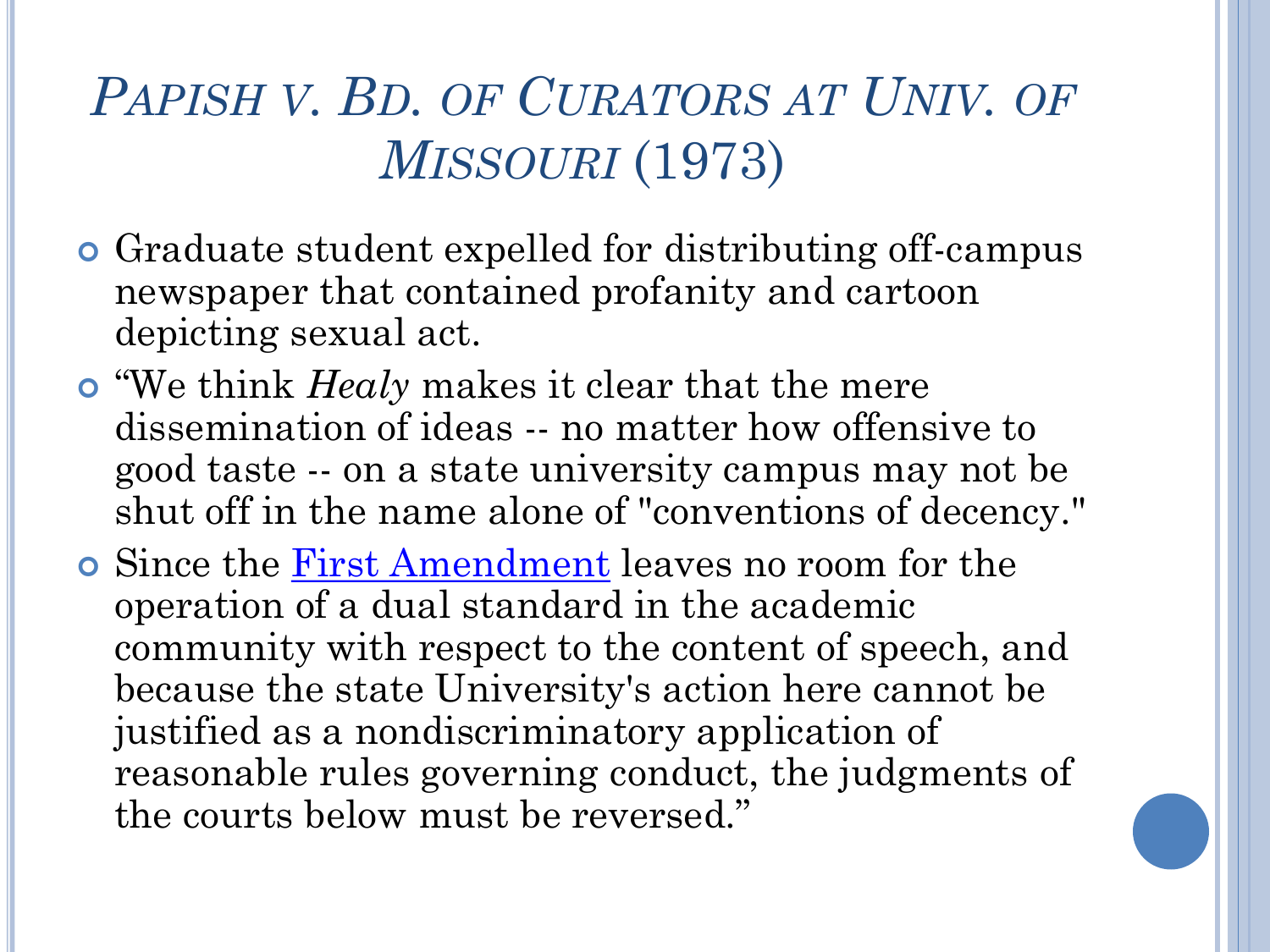### **OFF-CAMPUS SPEAKERS** *PADGETT V. AUBURN* **UNIV. (M.D. ALA. 2017)**

 "Auburn University cancelled the speech based on its belief that listeners and protest groups opposed to Mr. [Richard} Spencer's ideology would react to the content of his speech by engaging in protests that could cause violence or property damage. **However, discrimination on the basis of message content "cannot be tolerated under the [First Amendment,](http://ezproxyprod.ucs.louisiana.edu:2057/lnacui2api/mungo/lexseestat.do?bct=A&risb=21_T26002057422&homeCsi=6323&A=0.5116919721862758&urlEnc=ISO-8859-1&&citeString=U.S. CONST. AMEND. 1&countryCode=USA)" and "[l]isteners' reaction to speech is not a content-neutral basis for regulation." . . .**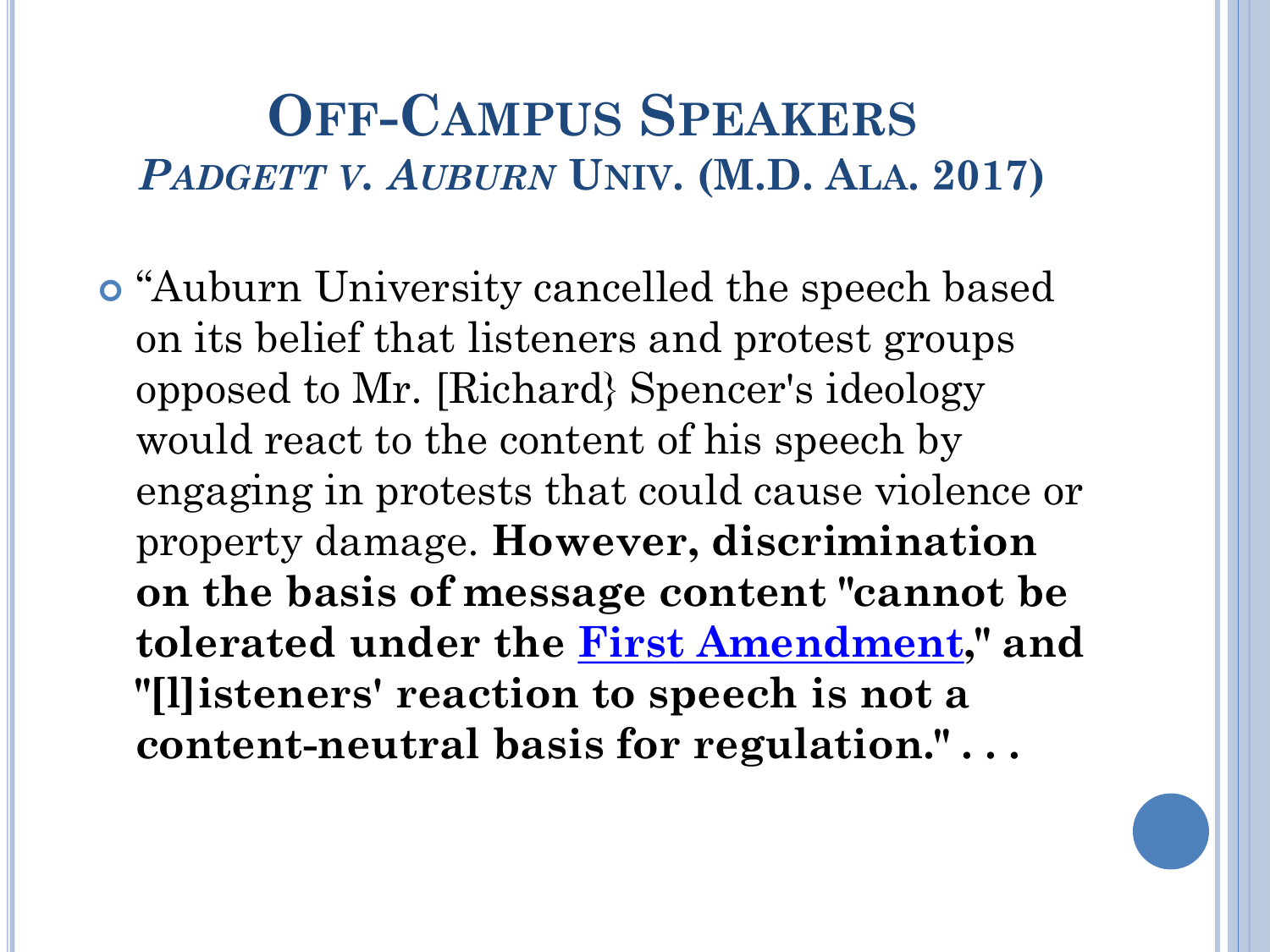TIME, MANNER & PLACE REGULATIONS *SONNIER V. CRAIN* (5TH CIR. 2010)

- Universities can enforce content-neutral time, manner, and place regulations on off-campus speakers. Fifth Circuit upheld SELU's policy of:
- Seven-day notice requirement
- Two hours a week limitation
- Collection of personal information
- o Struck down security fee provision which allowed fee to be waived at sole discretion of University: "Because of the unbridled discretion this provision gives to the University, we conclude that the district court abused its discretion in denying a preliminary injunction with regards to the security fee."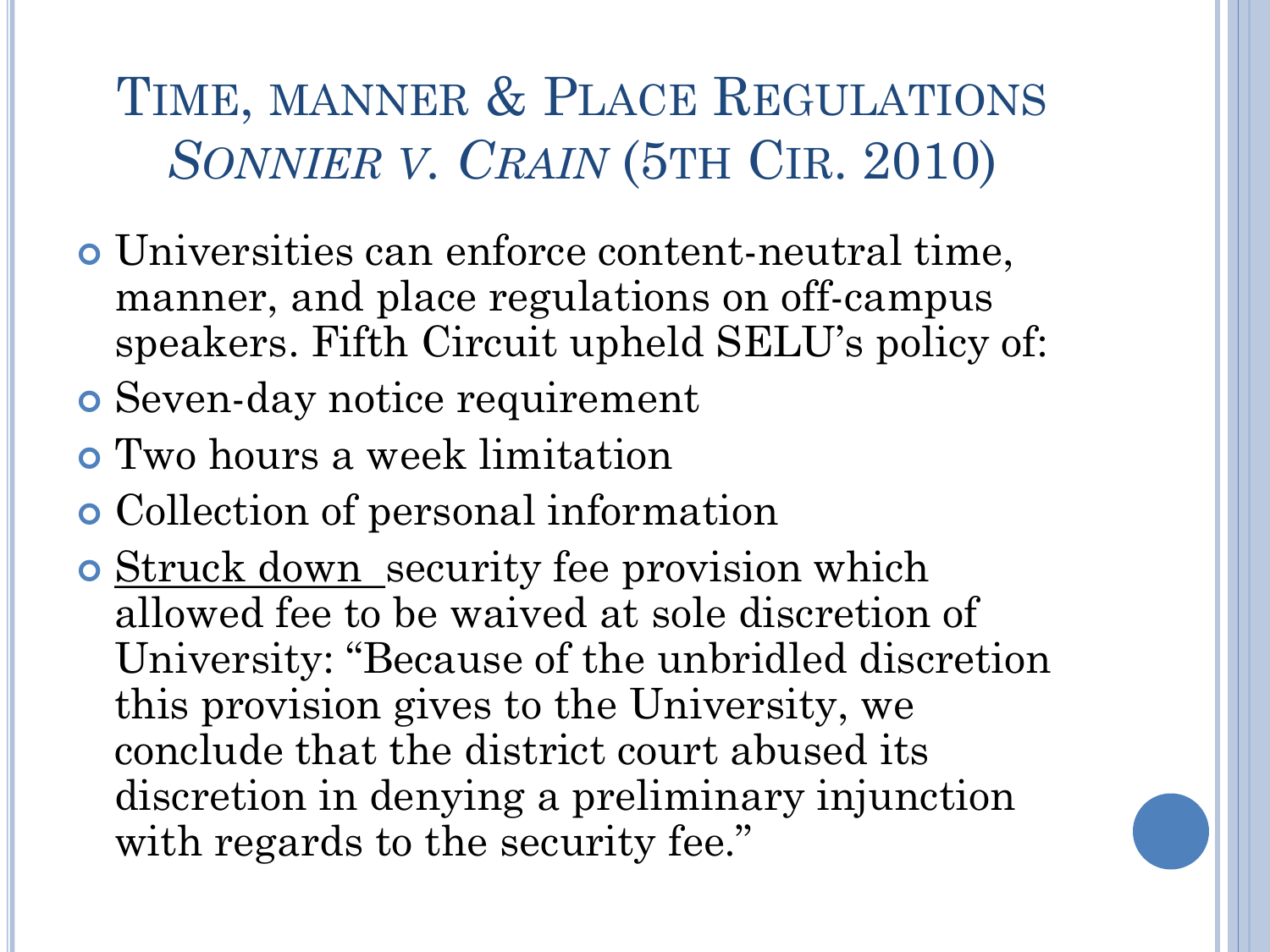## *PRO-LIFE COUGARS V. UNIV. OF HOUSTON* (S.D. TEX. 2003)

 University policy allowing Dean of Students to move speech event [pro-life display] from Butler Plaza to obscure location if Dean considered speech to be potentially disruptive violates group's constitutional rights. Policy gives unfettered discretion to a college administrator to determine site.

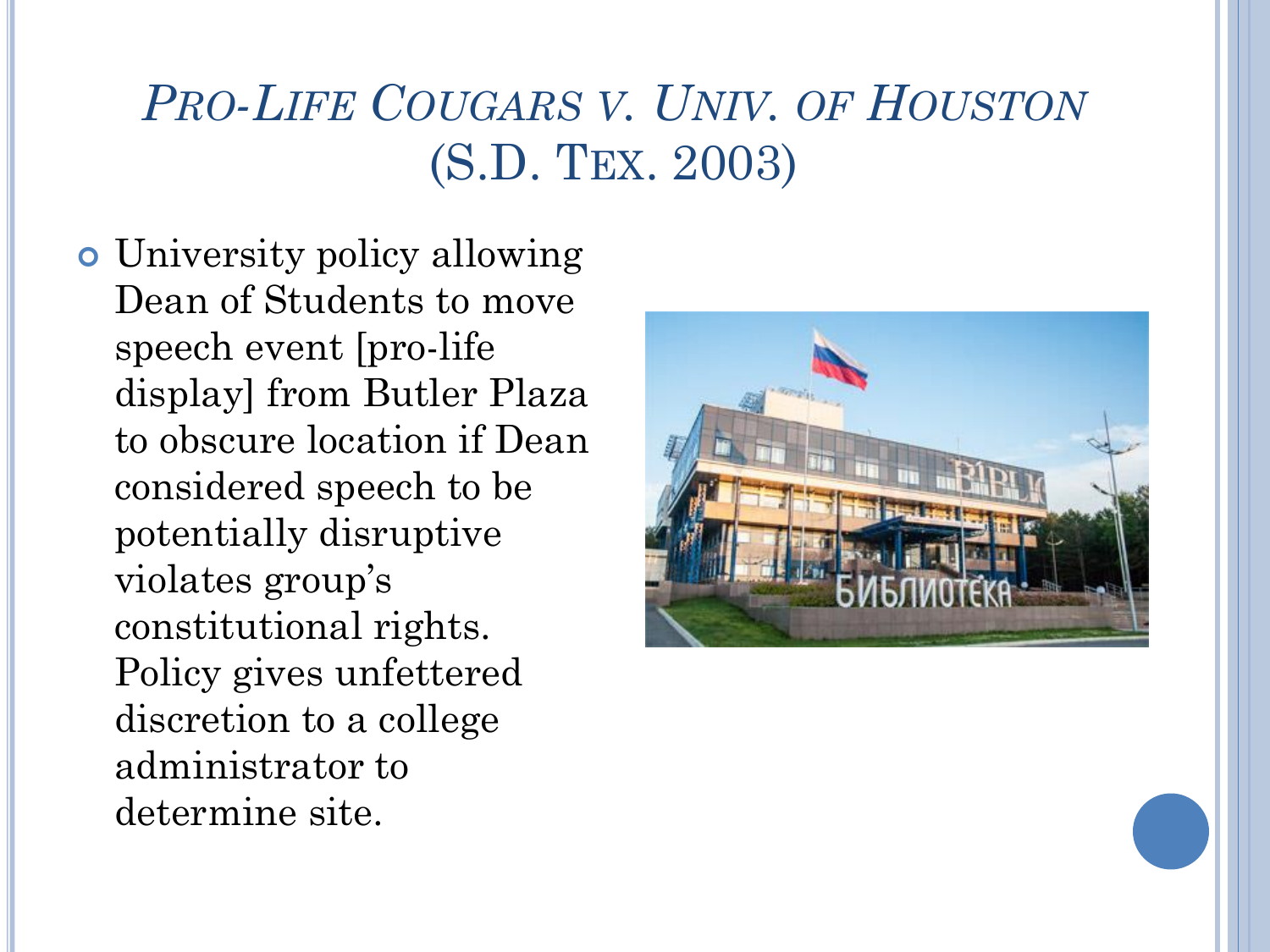# **TAKE AWAYS**

- Universities have the right to control the curriculum and to regulate student speech in the curricular environment (*Brown v. Li*). Classrooms are not open forums.
- Student newspapers are generally considered to be independent from the university and cannot be censored.
- Students cannot be disciplined for distributing newspapers and pamphlets that contain profane elements or images (*Papish v. Bd. of Curators*).
- Universities that recognize numerous student groups have created limited open forums and cannot exclude a group from that forum based on the group's viewpoint (*Widmar v. Vincent*). But see *Christian Legal Society v. Martinez*.